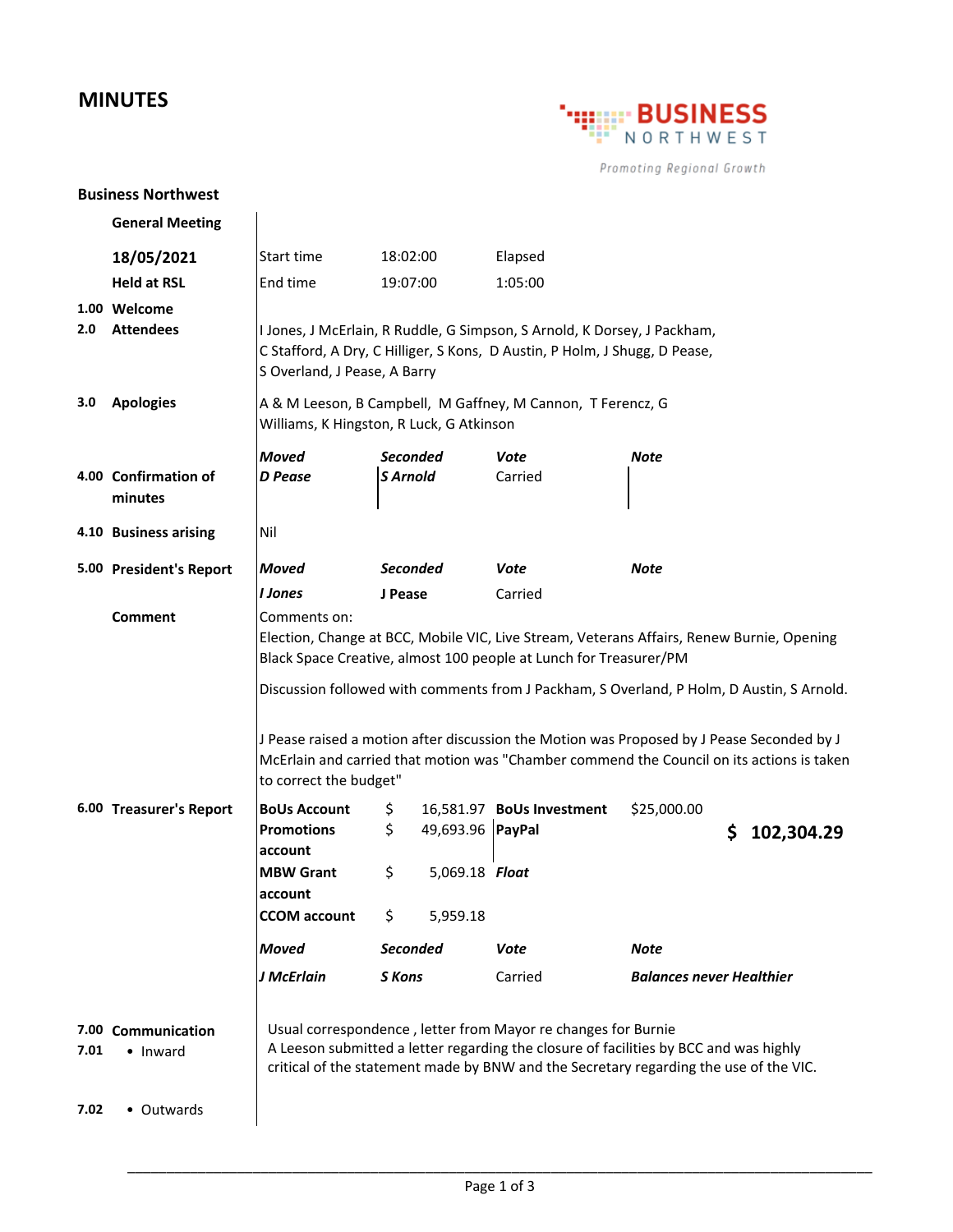| 7.03 | • Media                                                                           | Regular 7BU broadcasts, , on panel of the ABC Drum, some mentions in Facebook<br>The Advocate and Examiner                                                                                                                                                                                                                                                                                                                                                                                                                                                                                                                                                                                                                                                                                                                                                                                                              | Followers 495<br>Instagram 155<br>LinkedIn 542<br>YouTube<br>Burnie 2.0 700+ |  |
|------|-----------------------------------------------------------------------------------|-------------------------------------------------------------------------------------------------------------------------------------------------------------------------------------------------------------------------------------------------------------------------------------------------------------------------------------------------------------------------------------------------------------------------------------------------------------------------------------------------------------------------------------------------------------------------------------------------------------------------------------------------------------------------------------------------------------------------------------------------------------------------------------------------------------------------------------------------------------------------------------------------------------------------|------------------------------------------------------------------------------|--|
|      | 7.04 Membership update                                                            | 84 including Paul Cenoz from OSINT combined<br>Suggestion to catch up with UTAS, S Overland                                                                                                                                                                                                                                                                                                                                                                                                                                                                                                                                                                                                                                                                                                                                                                                                                             |                                                                              |  |
|      | 8.00 General Business                                                             |                                                                                                                                                                                                                                                                                                                                                                                                                                                                                                                                                                                                                                                                                                                                                                                                                                                                                                                         |                                                                              |  |
|      | 8.01 Breakfast sessions                                                           | MAY 26 Prof Patrice Braun (Regional Infrastructure), Police 9/6 TBC, Andrew Turner 23/6                                                                                                                                                                                                                                                                                                                                                                                                                                                                                                                                                                                                                                                                                                                                                                                                                                 |                                                                              |  |
|      | 8.02 Helping Burnie Work                                                          | In suspense awaiting outcome of recent grant application                                                                                                                                                                                                                                                                                                                                                                                                                                                                                                                                                                                                                                                                                                                                                                                                                                                                |                                                                              |  |
|      | 8.03 Events                                                                       | North West Business Awards will be in November 20th. Bec will be coordinating all welcome<br>to assist                                                                                                                                                                                                                                                                                                                                                                                                                                                                                                                                                                                                                                                                                                                                                                                                                  |                                                                              |  |
|      | 8.04 Chamber Alliance<br>update                                                   | MOU to be signed next week in Launceston                                                                                                                                                                                                                                                                                                                                                                                                                                                                                                                                                                                                                                                                                                                                                                                                                                                                                |                                                                              |  |
|      | 8.05 Promotions                                                                   | Burnie 2.0 projects Renew Burnie - first tenants have moved in. Placard & Pose, Blackspace<br>Creative, Veterans Hub, Burnie Innovation Hub                                                                                                                                                                                                                                                                                                                                                                                                                                                                                                                                                                                                                                                                                                                                                                             |                                                                              |  |
|      | 8.06 Tourism                                                                      | Topics discussed, Cams, Airline Competition (D Austin raised that we sent a letter of support<br>to REX with BAC), Numbers still good everyone positive, Car Groups, Lots of Tourists still<br>around, Stay longer in state. P Holm Spirit Specials                                                                                                                                                                                                                                                                                                                                                                                                                                                                                                                                                                                                                                                                     |                                                                              |  |
|      | 8.07 Retail / Real Estate /<br><b>Business / Performing</b><br>Arts / Agriculture | - Retail<br>D Pease; business is storng with a good mix of people.<br>- Real Estate,<br>C Stafford, R Luck;<br>Market strong, properties selling fast.<br>- Performing Arts,<br>G Simpson; Dance graduation in July, back to full capacity soon, numbers down but getting<br>better.<br>- Caravan Business<br>D Austin; dropped off but still selling strong, now selling six out of ten vans are new ones.<br>Travelling regularly to Melbourne with Rex to check quantity and supply.<br>-Property<br>A Barry; Property sector buzzing, residential going off, Commercial busy, currentshopping<br>centre in Burnie 100% occupied, Limited vacancies demand up, Cycle flows<br>- Mural<br>C Hilliger; Explained new mural being done by local artist on Kmart Centre showed idea of<br>concept of the Tassie Tiger, "What happens if they actually escaped out of the cages that<br>they were in, and are amongst us" |                                                                              |  |
|      | 8.09 GENERAL BUSINESS                                                             |                                                                                                                                                                                                                                                                                                                                                                                                                                                                                                                                                                                                                                                                                                                                                                                                                                                                                                                         |                                                                              |  |
|      | I Jones                                                                           | Police update, meeting with police Stuart and Darren gave overview of stats and outcomes.<br>Talked about use of Drones for investigations, S Arnold mentioned both sides using drones;<br>keep a watchful eye !!                                                                                                                                                                                                                                                                                                                                                                                                                                                                                                                                                                                                                                                                                                       |                                                                              |  |